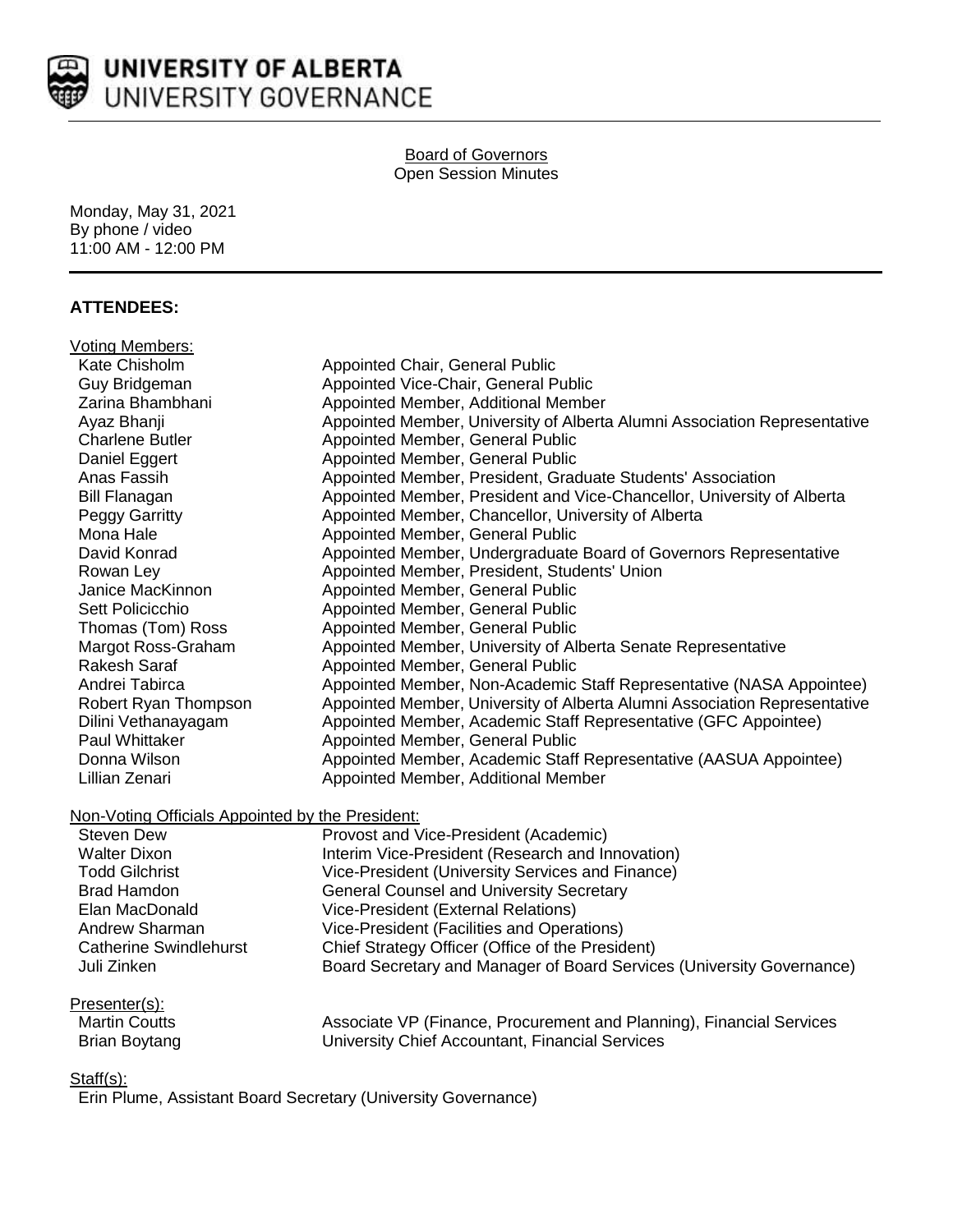The Vice-Chair called the meeting to order at 11:00 a.m. and informed the Board that he was chairing the meeting at the request of the Board Chair who was attending by telephone.

## *IN CAMERA* **SESSION OF VOTING MEMBERS ONLY**

Voting members met, *in camera*.

#### **OPENING SESSION**

The Vice-Chair welcomed members and guests, and reminded all in attendance that the open session of the meeting was being webcast to observers, per the May 2020 Board of Governors' motion.

The Vice-Chair read the following territorial acknowledgement:

The University of Alberta resides on Treaty 6 territory and the homeland of the Métis. This territory is a traditional gathering place for diverse Indigenous peoples whose histories, languages and cultures continue to influence and enrich our community. To acknowledge the territory is to recognize the longer history of these lands. The acknowledgement signifies our commitment to working in Good Relations with First Nations, Métis and Inuit peoples as we engage in our institutional work, uplifting the whole people, for the University for Tomorrow.

The Vice-Chair also recognized the recent news of the burial site near Kamloops, British Columbia, where the remains of 215 Indigenous children were found, and acknowledged the continued need for reconciliation.

#### 1. *Chair's Session*

*Presenter(s)*: Guy Bridgeman

## 1a. Call to Order and Confirmation of Quorum

*Presenter(s)*: Guy Bridgeman

The Vice-Chair called the open session to order and the Board Secretary confirmed that the attendance constituted quorum.

#### 1b. *Approval of Open Session Agenda*

Materials before members are contained in the official meeting file.

*Presenter(s)*: Guy Bridgeman

The motion was moved and seconded.

THAT the Board of Governors approve the Open Session agenda, as presented.

**CARRIED**

#### 1c. Conflict of Interest - Opportunity for Declaration

## *Presenter(s)*: Guy Bridgeman

The Vice-Chair noted that governance best practice requests that members declare at each meeting whether they may have a conflict related to the agenda and absent themselves from the discussion and voting on that item. He invited members to declare conflicts of interest related to the open session agenda of the meeting. There were no declarations.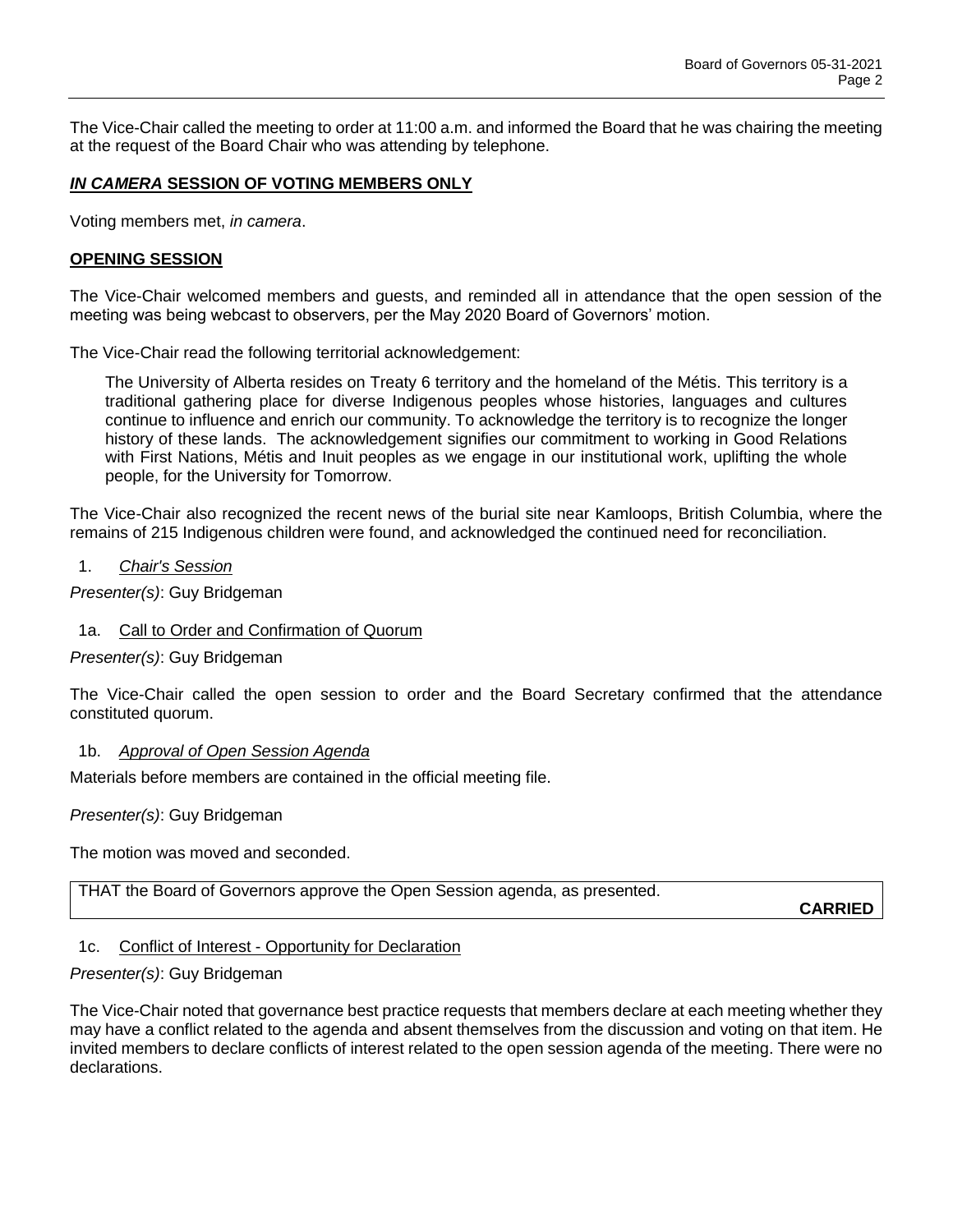1d. Chair's Remarks

*Presenter(s)*: Guy Bridgeman

There were no remarks.

#### **ACTION ITEMS**

*Report of the Audit and Risk Committee Presenter(s)*: Mona Hale

2. Management's Annual Audited Financial Statements (Draft) and review Financial Statement Discussion and Analysis (Draft)

Materials before members are contained in the official meeting file.

*Presenter(s)*: Todd Gilchrist; Martin Coutts; Brian Boytang

*Purpose of the Proposal*: To approve the audited Consolidated Financial Statements as required by the Post-Secondary Learning Act.

*Discussion*:

Ms Hale introduced the item and informed the Board that the Audit and Risk Committee had met earlier that morning, discussed the financial statements with the External Auditor, and recommended approval of the statements to the Board of Governors with one change to the Unfunded Pension Liability section of Areas of Significant Financial Risk on page seven: to change "a decrease of 0.25% in the discount rate assumption would lead to an increase of approximately \$42 million" to "...a decrease of 1% in the discount rate assumption would lead to an increase of approximately \$169 million". She recommended the motion be amended to reflect that change.

Mr Coutts presented an overview of the draft financial statements. He reviewed the annual operating surplus variance to budget, noting that the 2020-21 year-end statements reflected unanticipated impacts of changes necessitated by the pandemic, cost reductions needed to proactively address reductions to the U of A's provincial grant, higher than anticipated investment income, and other one-time revenue opportunities. He reviewed the specific components of the variance, and noted that the external auditor had presented no audit recommendations.

Mr Gilchrist responded to questions from the Board regarding: whether the surplus could result in additional funding cuts from the provincial government; the surplus' impact on the morale of staff and faculty, who may view it as a sign that budget cuts were too deep; whether the university should reevaluate projected job loss for the coming year; whether administration would consider voluntary severance in the future; and whether the statements could be more specific regarding the source of "other grants" in the Summary of Financial Results.

The Audit and Risk Committee Chair reminded members of the proposed revision to the financial statements, and the motion was moved and seconded.

THAT the Board of Governors, on the recommendation of the Board Audit and Risk Committee, approve the Audited Consolidated Financial Statements for the year ended March 31, 2021, as set forth in Attachment 1, as revised.

**CARRIED**